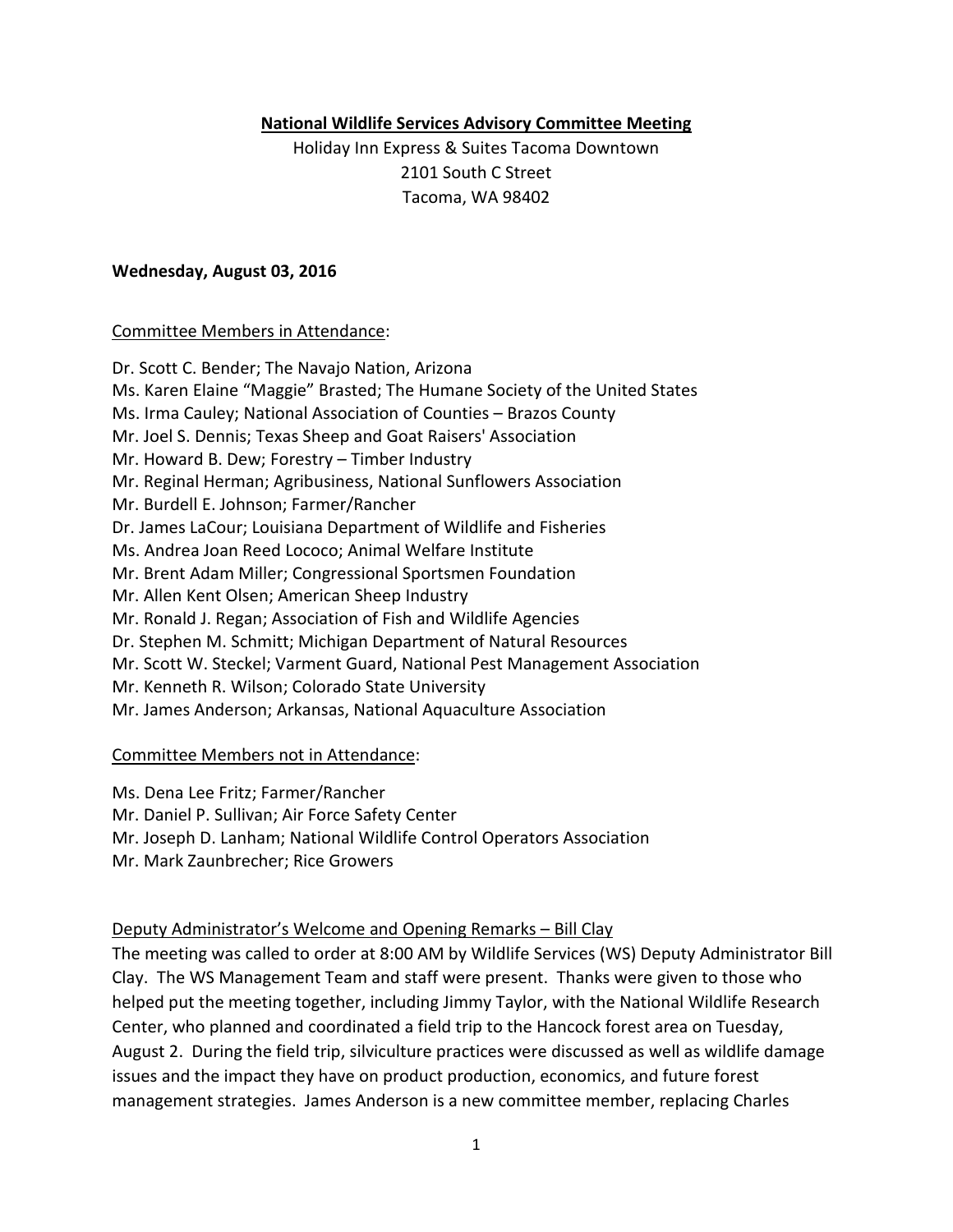Williamson. This is the last term for six committee members: Scott Steckel, Scott Bender, Maggie Brasted, Andrea Reed, Howard Dew, and Stephen Schmitt. Solicitation for replacement committee positions will go through the Federal Register.

### Associate Deputy Administrator – Martin Mendoza

WS Associate Deputy Administrator Martin Mendoza summarized and provided an update of recommendations from the 2015 meeting, and gave an overview of the process for addressing recommendations. The Under-Secretary's office (Ed Avalos) was made aware of 2015 recommendations and responses. Following are the 2015 recommendations, responses, and associated discussion:

- Recommendation 1 *NWSAC recommends to the Secretary of Agriculture that Wildlife Services continue to offer operational support and assistance to State and Federal Fish and Wildlife management agencies, upon request, and in keeping with proven management techniques, to achieve state-specific Fish and Wildlife management objectives.*
	- o Decision to continue and grow the partnership with other agencies.
		- Q: Does "state-specific" need to be specifically mentioned in this recommendation?
			- $\bullet$  A: No
- Recommendation 2 *NWSAC recommends the Secretary of Agriculture continue to support Wildlife Services in partnering with the 50 states, U.S. territories, U.S. Department of Interior, other Federal agencies, Tribes, and Non-Governmental Organizations in the national healthy wildlife concept addressed in the National Fish and Wildlife Health Initiative.*
	- o Decision to develop interagency disease management strategy.
- Recommendation 3 *NWSAC recommends that the Secretary of Agriculture improve the latitude for communication by Wildlife Services to share information about their operations using existing and new communication avenues and provide additional funding for more communication personnel.*
	- o Partnership with TWS newsletter, e-blast. Information goes out to WS Stakeholder list, Twitter. Communications Specialist (Carol Bannerman) now devoted to outreach activities.
- Recommendation 4 *NWSAC recommends to the Secretary of Agriculture that Wildlife Services increase the helicopter fleet or increase access to helicopter time via contract for increased aerial gunning and other activities in the eastern region, without reduction of the western region fleet, in order to help meet state fish and wildlife objectives.*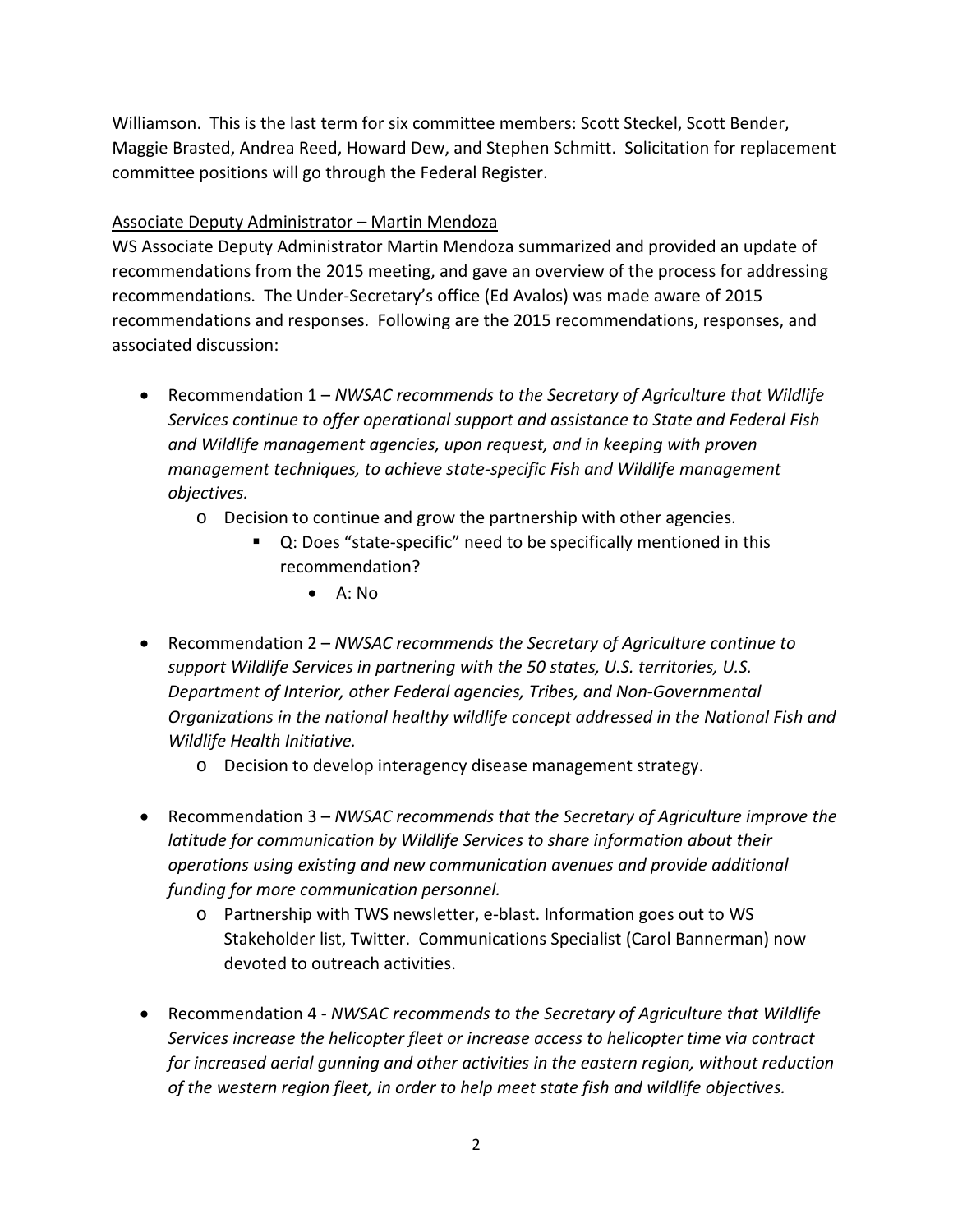- o WS getting 2 helicopters to be stationed in MS and AL.
- o 2 new fixed-wing aircraft to be stationed in NM and one of the northern states.
- o Surplus helicopter from Customs and Border Protection. Louisiana needs aircraft capability sometime after the fall of this year.
- o TX has a previous surplus helicopter from Customs and Border Protection.
- o Q: Does WS need fiscal assistance for this?
	- A: Yes, additional funding would be helpful.
- Recommendation 5 *NWSAC recommends the Secretary of Agriculture engage in high level discussions with the Department of Transportation (DOT) and the Department of Defense (DOD) to explore avenues to identify new funding resources for airport wildlife mitigation and methods development for urban, rural and military airports and to determine and implement a national quality assurance program to evaluate processes to maintain the integrity of the airport wildlife hazards program at civil and military airports.*
	- o Q: How can the NWSAC help with this high priority?
		- A: Continue to take the recommendations to and visit with Under-Secretary Avalos or his replacement.
- Recommendation 6 *NWSAC recommends to the Secretary of Agriculture that Wildlife Services continue the process of development and licensure of feral hog toxicants, in particular, sodium nitrite, and expedite the process where possible. Additionally, we recommend the continuation of other approved toxicant use where currently utilized, in particular, lethal control of black birds by intoxication efforts to stop seed and crop depredation where necessary.*
	- o Larry Clark, Director of the National Wildlife Research Center, gave an update on the status of Sodium Nitrate application and efficacy field trials.
- Recommendation 7 *NWSAC recommends the Secretary of Agriculture continue a policy of aggressive research with a focus upon achieving a 21st century approach to solving difficulties with wildlife depredation and property damage and a continued focus on identifying, understanding, and representing the attitudes and beliefs of the various stakeholders. Focus areas may include…*
	- o There isn't any funding to go with Department's concurrence.
- Recommendation 8 *NWSAC recommends the Secretary of Agriculture study the impact of the proposed changes to GSA leasing and funding distribution and consider the following: 1) transfer all APHIS property holdings to GSA; 2) ask Congress to transfer APHIS appropriated funding for APHIS leased space to GSA for deposit into the Central Rent Account; 3) retain funding for GSA space leasing in the Central Rent Account; and 4)*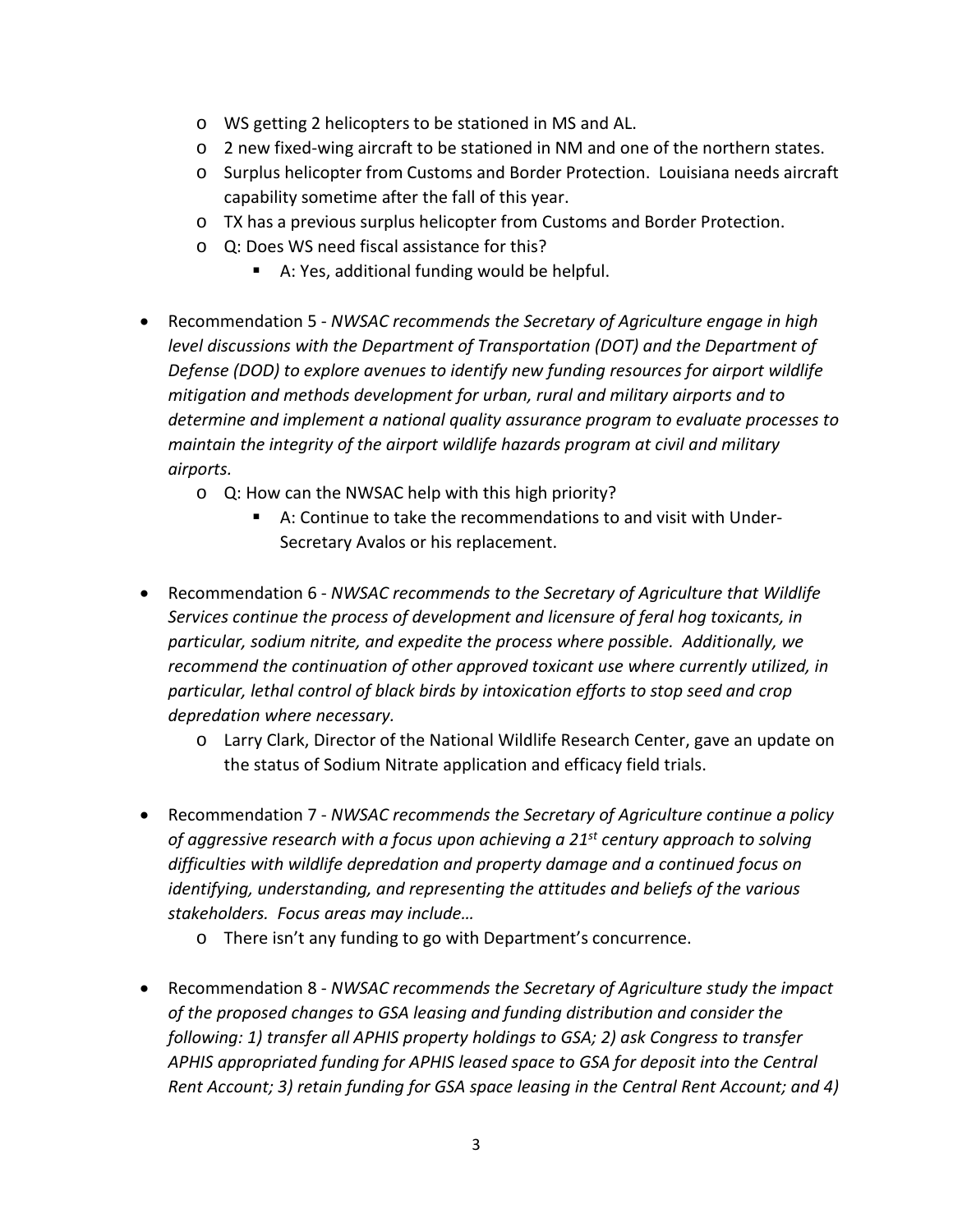*ask Congress to continue GSA funding, procurement and management because this change would negatively impact Wildlife Services and potentially increase costs to cooperators.*

- o USDA and APHIS implemented a tiered system in the way funds are distributed.
- o WS' increase was paid off the top with Overhead monies.
- o There is no new money to pay for this or pass to the states.
- o States' federal appropriations are decreased the accordingly.
- Recommendation 9 *NWSAC recommends the Secretary of Agriculture continue to support and enhance the WS National Rabies Management Program, including maintaining the FY15 \$2.6 million increase for the support of Rabies control activities, emergency contingency outbreak responses, and applied research. Expedite WS-NWRC investigation, research and field trials of new oral rabies vaccines (ORV) and assist making these ORV options available in a timely manner. Support updating and revising the North American Rabies Management Plan, the U.S. National Plan for Wildlife Rabies Management (2008-12) and develop a Rabies program communication plan that will enhance Rabies management in North America, moving towards the goal of control and elimination of terrestrial rabies.*
	- o Maintain that level of funding
	- o Developing different vaccines
- Recommendation 10 *NWSAC recommends to the Secretary of Agriculture that Wildlife Services continue to use its full authority to manage wildlife predating or impacting other wildlife species. Wildlife protection includes threatened and endangered species, species of concern and game and nongame wildlife and fisheries. Wildlife management activities should continue to be managed cooperatively with wildlife management authorities' including federal agencies, States and Tribes where appropriate and that WS protection and mitigation activities not be fragmented to multiple agencies.*
	- o Reaffirmed WS role to work cooperatively with agencies to resolve WDM.
- Recommendation 11 *NWSAC recommends to the Secretary of Agriculture that at the request of the state agency of jurisdiction, provide continued and enhanced where necessary, control of predators negatively impacting livestock, using the most effective techniques available.*
	- o Concurrence of WS' role
		- Q: does a recommendation like this help WS?
			- Yes, there are continual challenges toward WS particularly in the area of predator control. Support from the NWSAC helps reaffirm to the public and other groups of WS' role. Important to be there because of the amount of Natural Resource management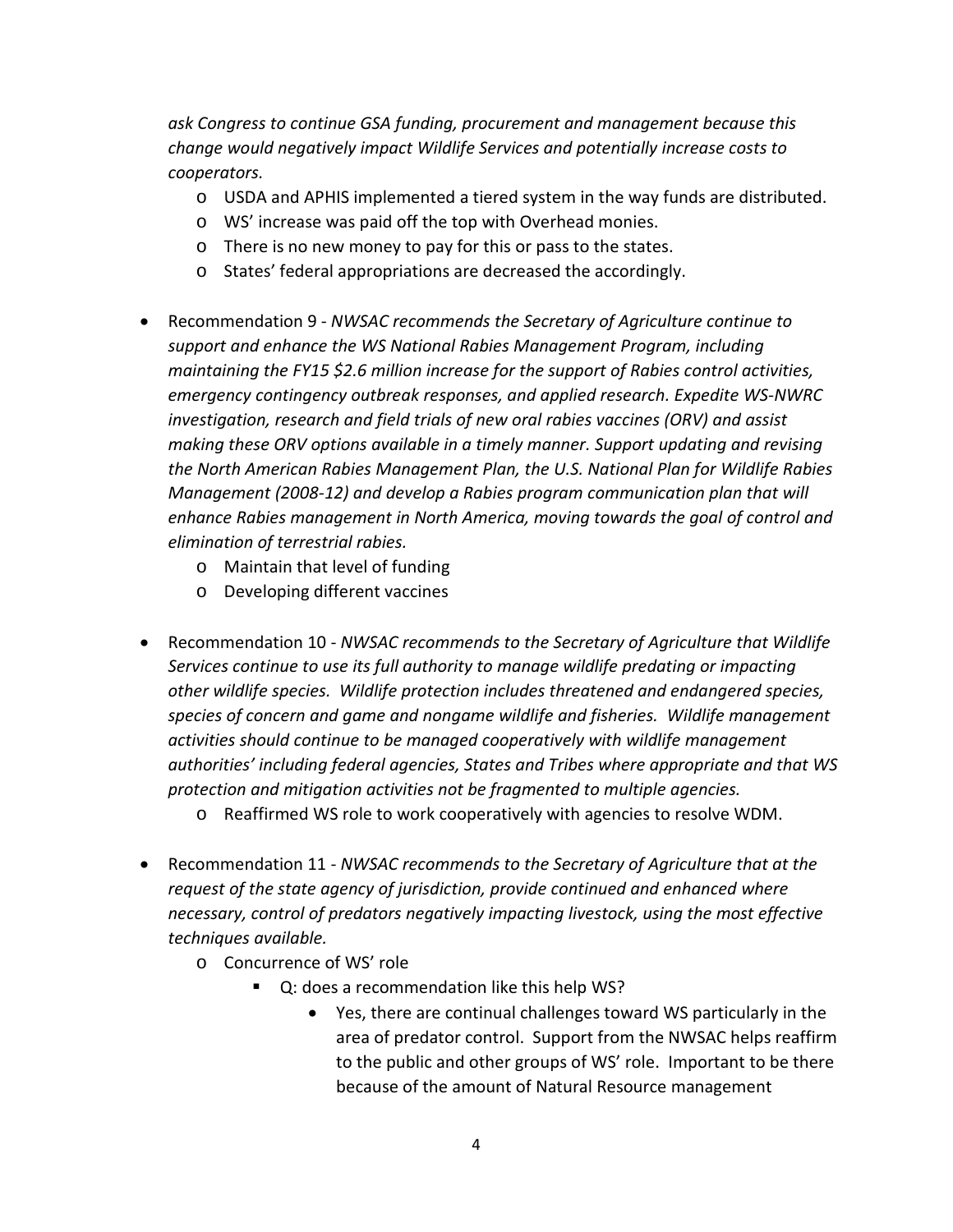requested by the states. There's pressure to discontinue that type of work.

- Q: Can we tier these recommendations to highlight the critical issues rather than the ongoing type of work WS does?
	- Predator damage management, while ongoing, is still critical to highlight.
- Q: Will there be a summary of FY17 budget and vacancy outlook?
- Comment: Imperative to have WS assist and continue to assist.
- Comment: Some of the recommendations seem to address obvious ongoing mission oriented activities. Questioned whether these need to remain as future recommendations.
- Recommendation 12 *NWSAC recommends to the Secretary of Agriculture that Wildlife Services solicit USDA/APHIS Veterinary Services for additional operational funding to support any wildlife and zoonotic disease surveillance or control efforts. A direct allocation should be provided to ensure adequate and stable funding for WS activities pertinent to wildlife and zoonotic disease outbreak.*
	- o The only permanent funding in FY17 would be \$1 million in emergency preparedness funds.
	- o Driven by emergency response, farm or wildlife, through CCC funding.
	- o Interagency funding creates a slowdown of the process.
- Recommendation 13 *NWSAC recommends to the Secretary of Agriculture that Wildlife Services enhance technical assistance emphasizing prevention of damage through a variety of outreach and educational tools especially including planned workshops for producers, governmental agencies, and other interested parties.*
	- o In FY16, there were 12 workshops held.
	- $\circ$  Goal is to get partners to the workshops for joint presentations, and to get the producers involved.
	- o States are directed to conduct at least one each year, beginning with livestock protection.
	- o Direction to conduct WDM workshops has been incorporated into State Directors' Performance Plans.
	- o Enhancing communication between all involved, opportunities to bring in state agencies, NWRC. Highlight the science, economics, tools, experience, and emotions. How to implement strategies, and show that we're an advocate of non-lethal methods.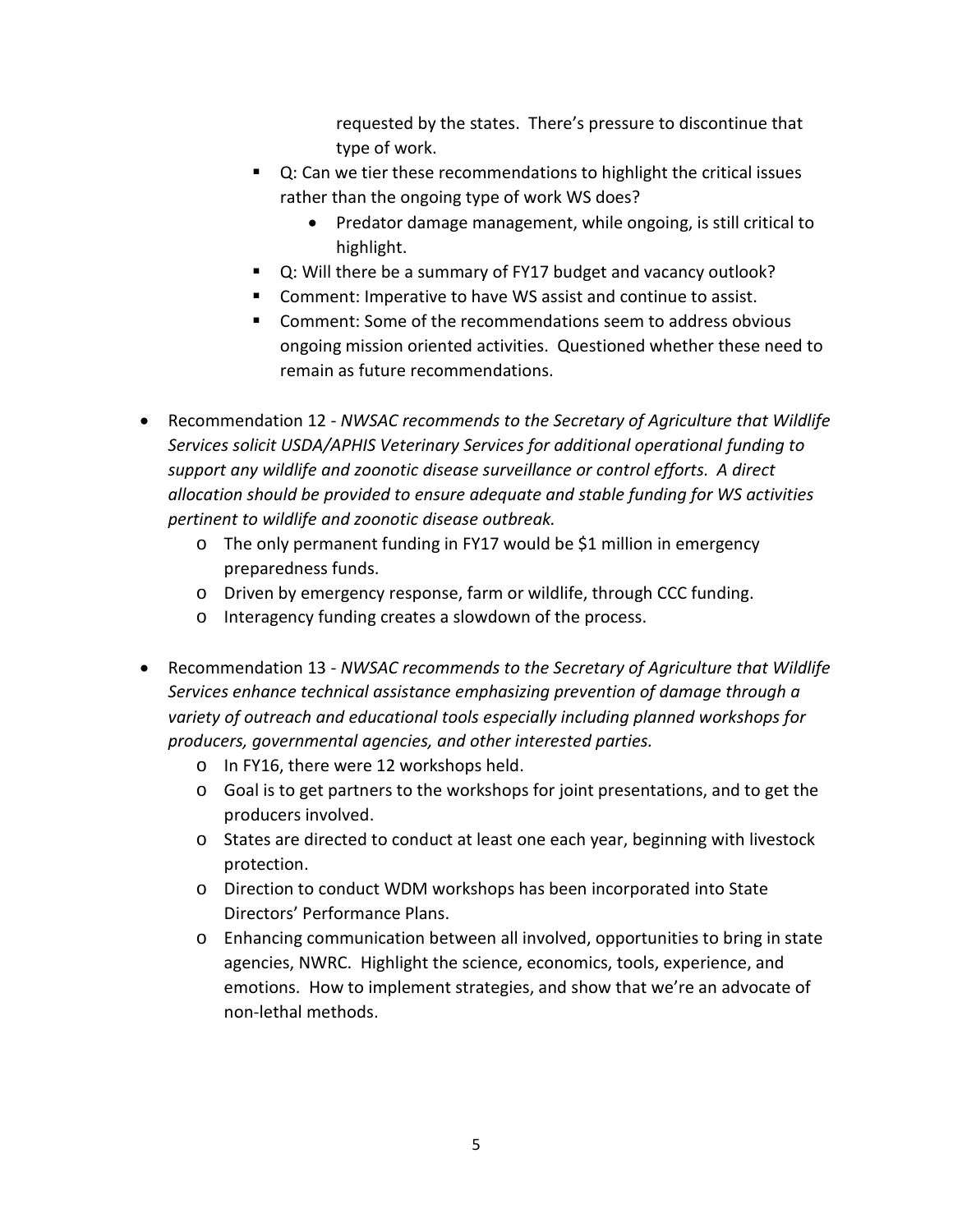- Recommendation 14 *NWSAC recommends the Secretary of Agriculture allow Wildlife Services to use all current lethal and non-lethal legal methods to control damage and to put no further restrictions on the use of aircraft.*
	- o WS concurs.
- Recommendation 15 *NWSAC recommends the Secretary of Agriculture support Wildlife Services in petitioning the Association of Fish and Wildlife Agencies (AFWA) to encourage the expansion of best management practices (BMP) for trapping in the United States beyond common furbearers to include other species commonly trapped to reduce human-wildlife conflict, such as black bear, cougar, grizzly bear and mountain beaver.*
	- o WS will continue partnering in the development of BMPs.
- Recommendation 16 *NWSAC recommends to the Secretary of Agriculture that Wildlife Services continue and increase the use of all currently available technologies (e.g. tranquilizer tabs, electronic trap monitors, the use of drones, etc.) where possible, to improve the welfare of trapped animals in lethal or non-lethal control operations and to lower labor costs of the program.*
	- o Continue to develop the use of UAVs for surveys, habitat evaluation.
	- o Trap monitors in use.
	- o ORV development.
	- o Q: Any specifics on UAVs?
		- **Sensor technology for crop damage. Better identify risk areas. What** benefit would we be having?
		- **Platform. Worked with FAA on blanket COA.**
		- **Surveys, damage evaluations.**
	- o Q (Andrea Reed): Trap inventory are they in line with BMPs?
		- A: Traps are older models; field folks keep them going until they are disposed of. Those that don't meet standards are phased out of the Program, and are replaced with appropriate traps.
		- *Action Item: WS will try to have an updated trap inventory for the next committee meeting.*
	- o Q: UAVs and infrared being used in hog work. Does WS have restrictions precluding this?
		- **Guided by FAA guidelines.**
- Recommendation 17 *NWSAC recommends to the Secretary of Agriculture that support for feral swine work to be continued and when possible, increase efforts to further reduce problems associated with feral swine.*
	- o Redirect funding for FY17
		- Q: Status of feral swine demonstration program?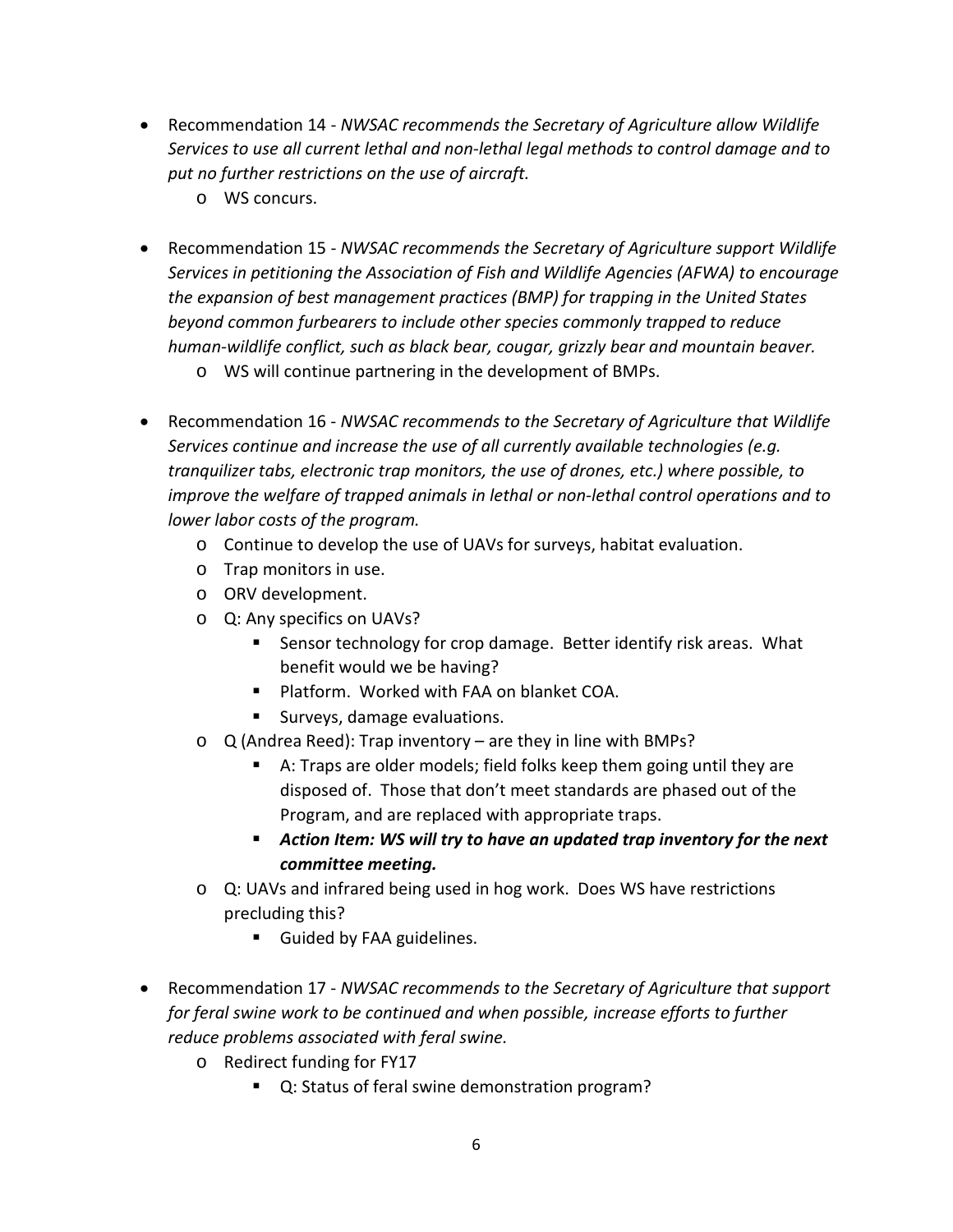- A: Fifth year in demo, 12 of 17 counties eradicated. Hoping to move to detection state within 3 years. Just received approval to work in wilderness areas. Annex issues where landowners sell hunts.
- Q: Do the helicopters mentioned here include those mentioned in the discussion relating to Recommendation 4?
	- A: These are the same helicopters.
- Recommendation 18 *NWSAC Committee recommends the Secretary of Agriculture to secure additional funding for Wildlife Services to research flooding, siltation, and water quality issues caused by beavers in forest ecosystems, especially salmonid habitat in the Pacific Northwest.*
	- o Continue to provide funding as budgets allowed.
	- o Comment: Need more research on beavers on salmonid streams. Seeing that river beavers are different than other populations.
		- A: Research Needs Assessment was just sent out, and will see where this issue falls. Top 4 or 5 needs are typically addressed.

# Highlight of WS Oregon Program, OR State Director

Dave Williams, WS-Oregon State Director, provided an overview of the Oregon Program. This is an extremely diverse Program with agriculture and livestock as vital producers to OR's economy. Coyotes are number one damage issue. Cougar damage is a blossoming issue, and is due in some part to the loss of some damage management tools. Willamette Valley is home to seven goose sub-species, and resident geese number from 60k to 300k. Cackling geese are burden on Oregon farmers, but a subsistence need for Alaskans. Oregon is home to runs of endangered salmonids, which interface with a Caspian tern colony at the mouth of the Columbia River. Double-crested cormorants are also predating on salmon smolt. Mixed funding sources are used to place WS personnel in counties to provide WDM services. Counties that have kept funding WS for decades are a testament to the relationship with WS, and the high level of service delivery.

# Scott Steckel, Committee Chair

Ground rules of the committee proceedings were covered. Committee members introduced themselves and highlighted their main concerns, constituents, and their involvement with WS.

# Committee Discussions

Committee members began discussions with a review of a letter from Defenders of Wildlife (DOW) addressed to NWSAC. DOW isn't represented in the committee, but any current member can present a recommendation based on any of the issues contained within the DOW letter. Issues include: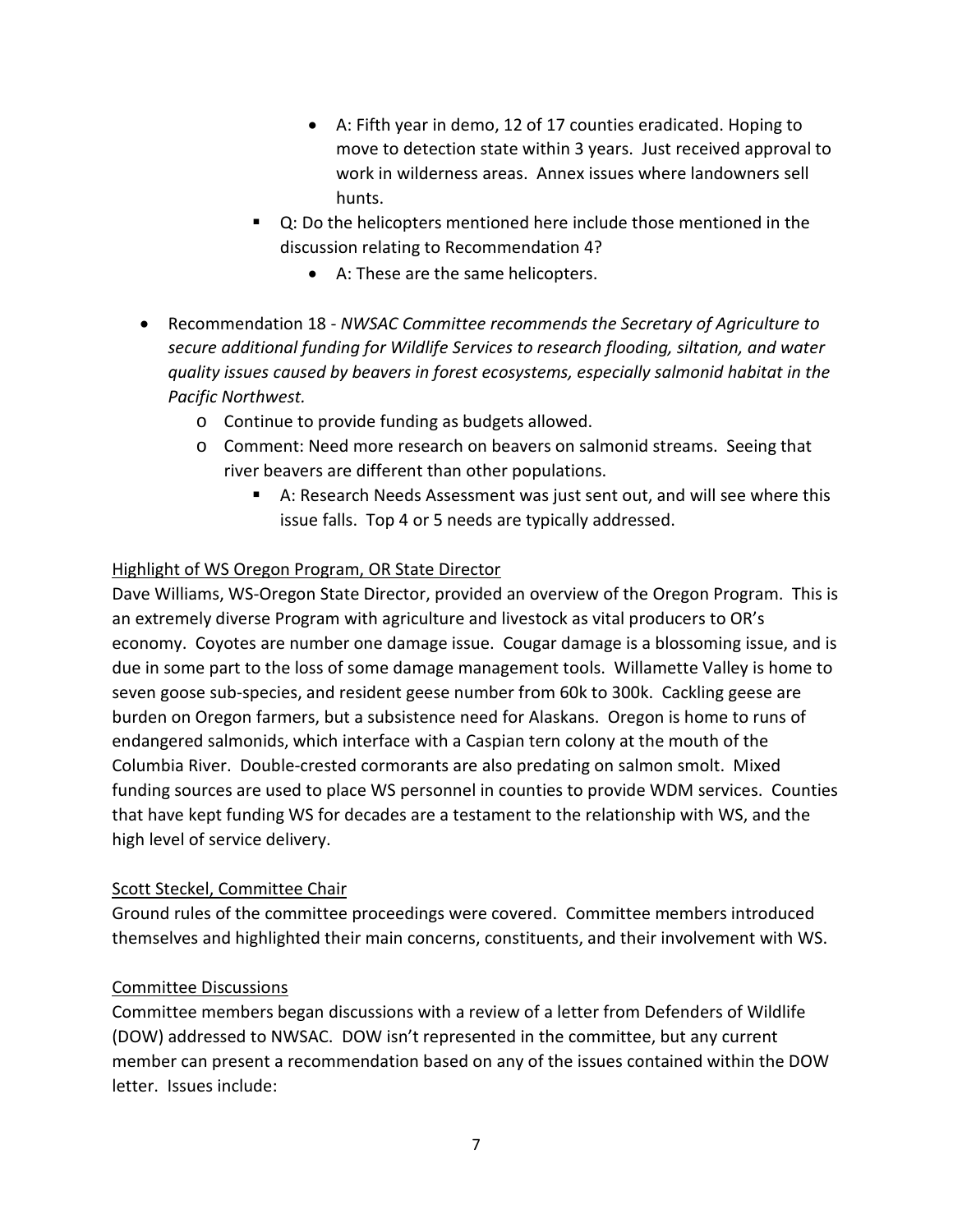- Direct NRCS to add non-lethal predator deterrence to EQIP funding,
- Direct WS to promote non-lethal solutions to wildlife conflict, and provide financial and tech assist to producers who want to use non-lethal tools, report to public on impact of non-lethal tools,
- Request additional funds for non-lethal tools,
- Cease use of M44, sodium cyanide cartridges, and Rozol,
- Request new funding for non-lethal outreach programs,
- Enforce WS Directives 1.301 and 2.101 giving preference to nonlethal methods. Create mechanism for transparency when using WS Decision Model.

Discussion on NRCS and EQIP process. Mission is wind/soil erosion, water quality. Motion by Jim LaCour for committee to write a response to DOW, seconded by Irma Cauley.

# New Business and recommendations

Committee members provided general recommendations, either desired re-submissions from 2015, modifications, or new issues for 2016.

Burdell Johnson:

• Re-submit recommendation #11, add nonlethal and lethal language.

Brent Miller:

- Re-submit recommendation #11, add game and non-game.
- Use hunters for population control, particularly with ungulate overabundance.
	- o Discussion on what situations to use sportsmen, perception of professionalism, management actions vs. sport hunting.

Andrea Reed:

- There isn't any public representation at these meetings. Recommend more advanced notice in Federal Register. Public should be able to not only attend, but comment, participate in Q&A, interact with committee members.
	- o *Action Item: Bill Clay will bring forward concern about timeliness of implementing Notices in the Federal Register.*
- GAO report of unauthorized grazing. Recommendation that WS should not provide lethal control to landowners who are willfully violating the law.
	- o Discussion on whether or not this is within the scope of WS. Concerns were raised that this would put WS in a regulatory light. More information is needed before this should become a recommendation.

Howard Dew: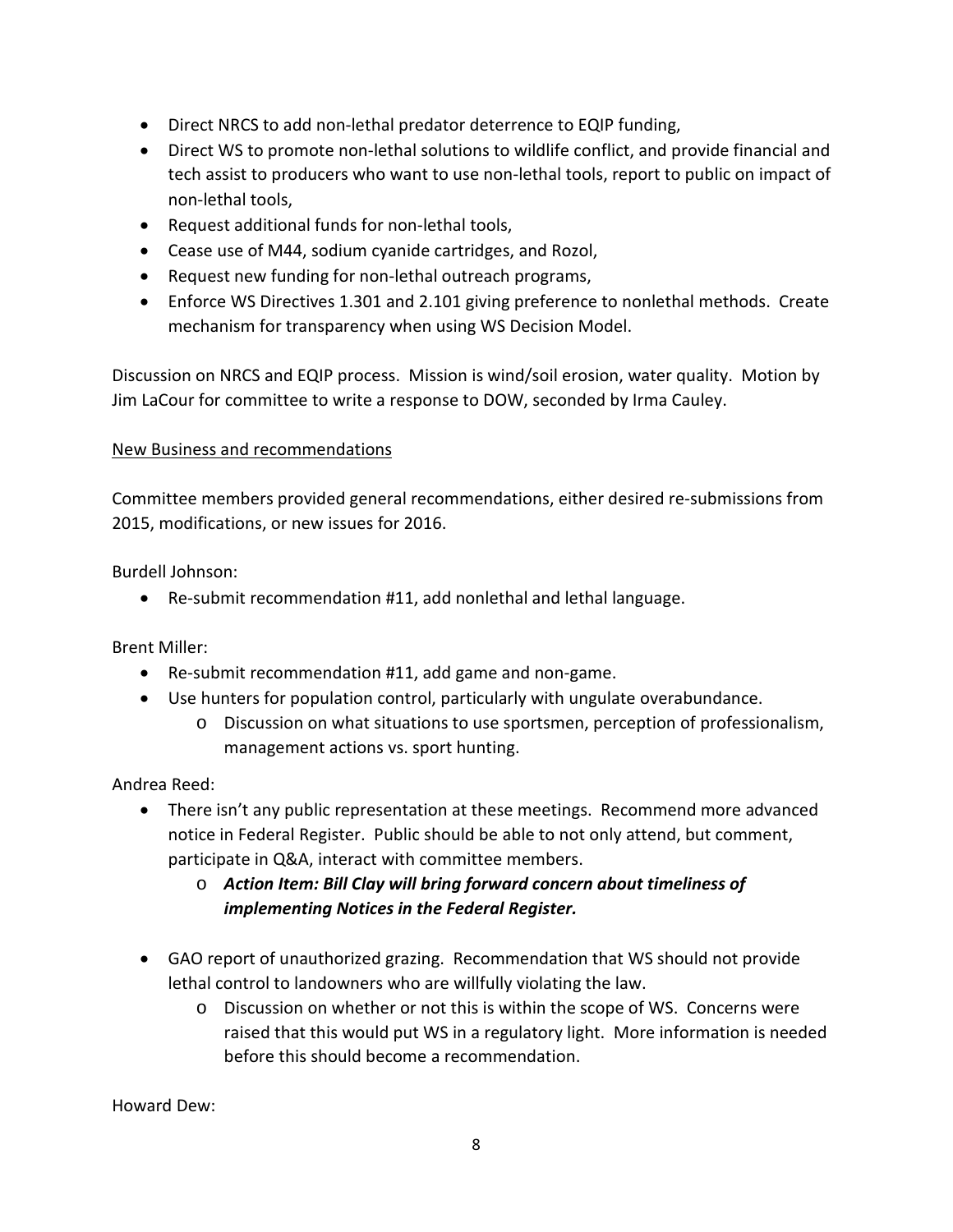- Bob Gillman telemetry device to note capture of bear in a snare.
- Re-submit recommendation #16
- Re-submit recommendation #18

Jim Lacour

- Recommendation for WS to maintain DRC-1339 EPA registration.
	- o Larry Clark covered status of DRC-1339.
		- Data call
		- **Availability**
- Re-submit recommendation #17
- Vehicle leasing/telecom costs
	- o Discussion on whether or not it is worth the committee's time to move these forward as Recommendations. Vehicle leasing likely won't change. Telecom charges are being sorted out, and cleaned up.

Stephen Schmitt:

- Re-submit recommendation #2
- Re-submit recommendation #12

Scott Steckel:

- Monitoring devices cut due to telecom costs
- WS research and vet the efficiency of monitoring devices, and then maybe states will change their laws.

Ronald Regan:

- Re-submit recommendation #1
- Re-submit recommendation #15, affirm the importance of BMPs, their value to the future.
- Cormorant Depredation Order lawsuit. FWS NEPA inadequacy.

Return from lunch, continued discussion:

• Discussion turned to Mission Critical elements

Maggie Brasted:

- Animal welfare assessment tool for WS so control methods can be evaluated. Work this into the decision making process.
- Increase outreach opportunities to promote non-lethal methods, technical assistance.

Joel Dennis:

• Rabies ORV drop zone in TX. Emphasis to maintain this rabies-free zone.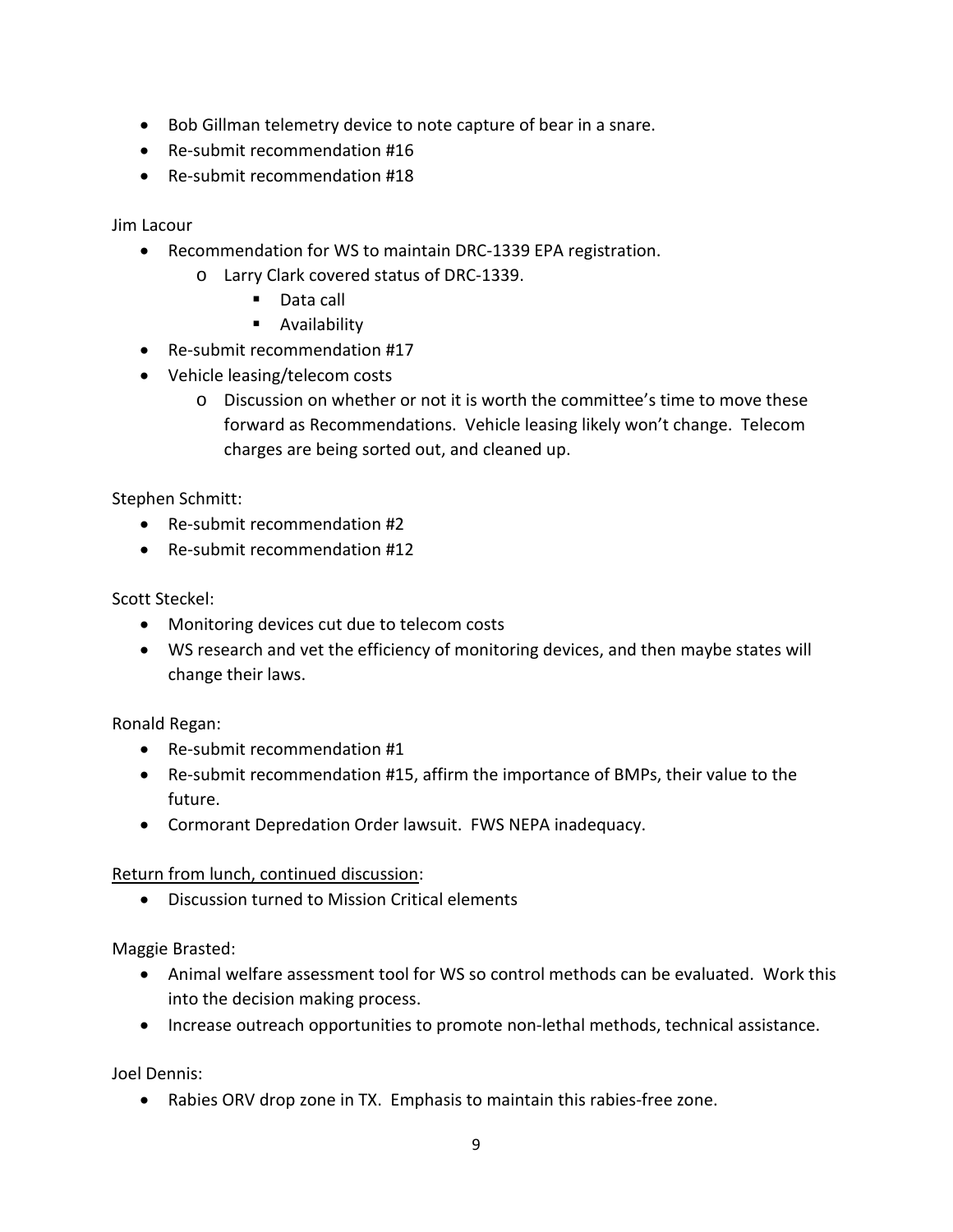• Re-submit recommendation #14

Ken Wilson:

• Statement about funding to maintain staff, and account for increase in cost of living.

Reginal Herman:

- Avian control repellents that would be longer lasting than hazing.
- Re-submit recommendation #6
- Use of drones for hazing

James Anderson:

• Re-submit recommendation #11, add aquaculture facilities.

Irma Cauley:

- Re-submit recommendations #2, #11, #12, #13
- Q: How can constituents read, learn, and hear of WS' successes? What are they getting for their money? Need to do a better job of telling about WS' accomplishments.
	- o A: Management Team spoke to outlets where WS distributes reports and stories, such as You Tube, Twitter, web-sites.

Scott Bender:

- Re-submit recommendation #9
- Vaccines manufacturers declining, consolidating. Recommendation for PSD to produce vaccines that NWRC or someone else develops, until it can be transferred to industry.

The committee Vice-Chair asked each member to provide their top two issues for discussion as a precursor to developing recommendations for the Secretary of Agriculture's consideration.

Chairman Steckel charged the committee membership with converting their respective agenda items into recommendation statements before the meeting resumes in the morning. The committee will discuss each recommendation and then vote on which to forward to the Secretary of Agriculture.

Meeting adjourned for the day at 4:45 PM.

# **Thursday, August 04, 2016**

The meeting was re-convened at 8:08 AM.

# Committee Discussions and Preliminary Recommendations – Scott Steckel, Chair

Committee discussed the status of the draft response to DOW, and "Basic Tenets" draft language. The committee discussed and revised the draft recommendations, and edited for final versions.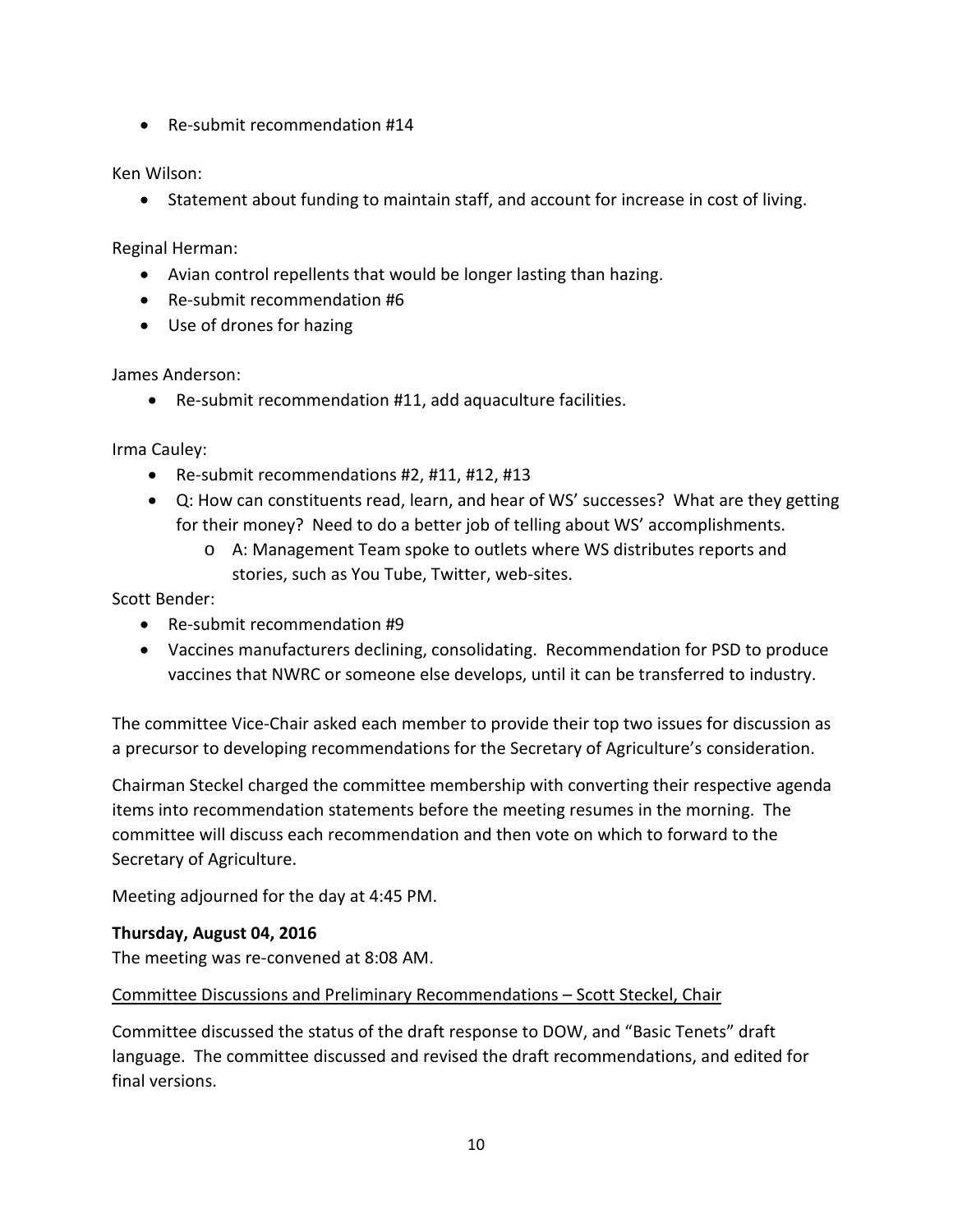### *Basic Tenets and Recommendations (Ken Wilson):*

Committee discussed ongoing and basic tenets that are better captured in this section as opposed to stand-alone recommendations.

#### *Burdell Johnson/Brent Miller:*

Continue to provide assistance with predator damage management, added game and nongame, and aquaculture language. Discussion on the relevance to including lethal and non-lethal language. Discussion on including humaneness.

### *Brent Miller:*

New recommendation for using hunters as a management tool for ungulate overabundance. Discussion on relevance to WS working with the state game agencies. This will be assimilated into the Basic Tenets.

### *Andrea Reed:*

Publishing of meeting notice, public involvement and oral input. Discussion on live-streaming or videotaping and whether or not that would diminish the effectiveness of the committee. Concerns over videotaping and live-streaming NWSAC proceedings were voiced; there are concerns with the public taking committee members' comments out of context. Some members would not want to be on the committee if proceedings were videotaped or streamed on the internet. Transparency and perception of secrecy is the underlying issue being addressed in this recommendation. Having Stakeholders meeting timed to precede NWSAC meetings is a possibility for enhancing public involvement. The portion of this recommendation dealing with public involvement will be withdrawn from the recommendation, but the Federal Register Notice timing will remain.

# *Howard Dew:*

WS continue to using available technologies, including cell phone/satellite phone trap monitors and other communication platforms where feasible to improve animal welfare and operational efficiency.

# Administrative Issues – Kevin Williams

Kevin Williams, Program Specialist, addressed changing air fare reservations with BCD, and travel reimbursement forms and requirements. Committee members will provide travel receipts to Kevin, and Kevin will forward travel voucher back to committee members.

# Committee discussions, continued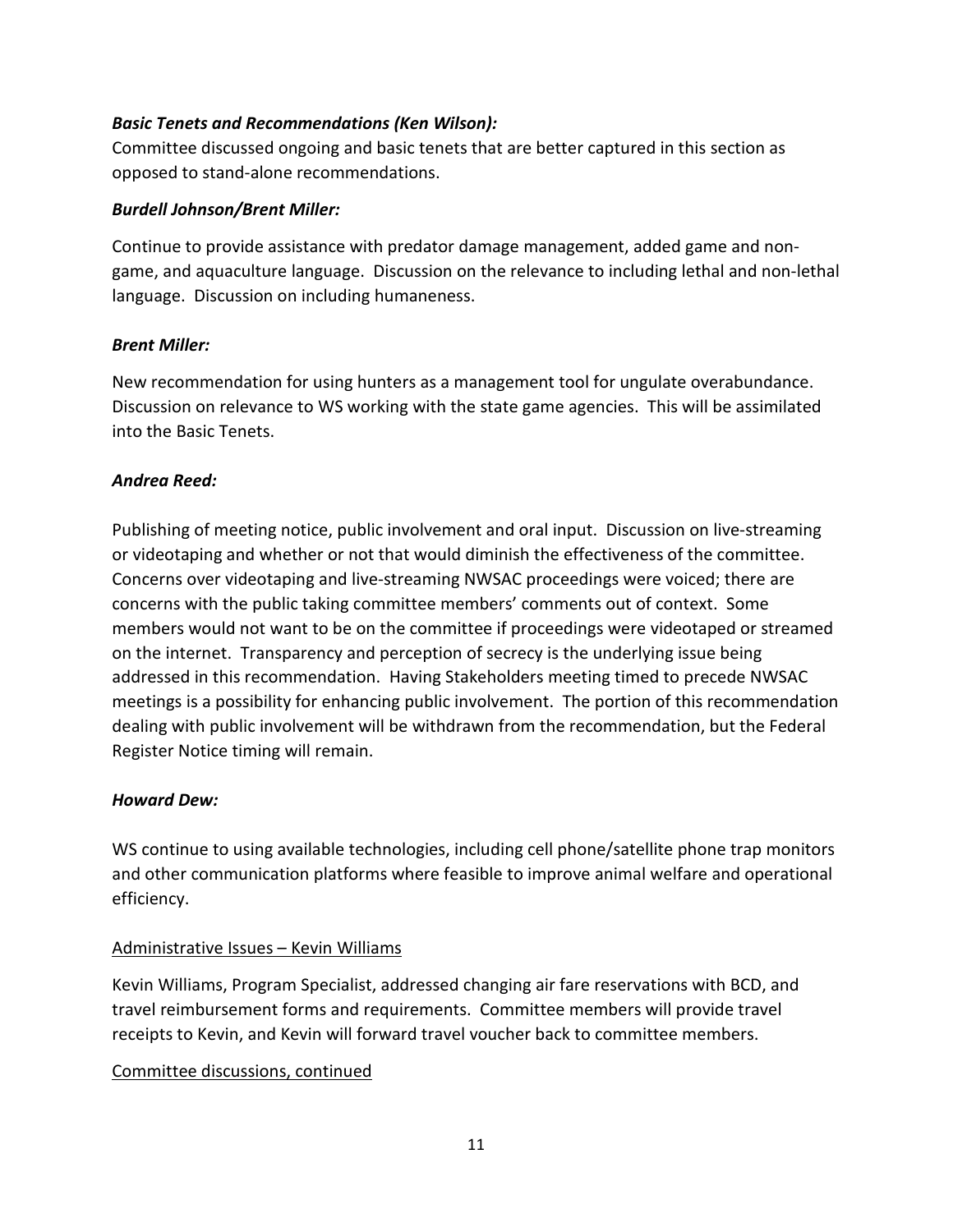# *Jim LaCour:*

Continued licensing of toxicants for feral hogs (sodium nitrite), and DRC-1339 for bird depredation.

#### *Ronald Regan:*

Expanding trapping BMPs to include large predators, and incorporate research done with livestock guarding dogs.

#### *Maggie Brasted:*

Enhance Tech Assist, outreach and educational workshops. Communicate activities to stakeholders and constituents.

### *Maggie Brasted:*

WS to develop an animal welfare/humaneness assessment tool for evaluation of control methods, and incorporation into decision making process.

### *Joel Dennis:*

To maintain a rabies free zone, continue WS funding for rabies ORV drop zone in TX.

# *Scott Bender:*

Pocatello Supply Depot to produce wildlife vaccines, developed by NWRC and other research agencies, that aren't yet commercially viable.

#### *James Anderson:*

Resources for WS to continue double-crested cormorant surveys for environmental documentation.

#### *Multiple:*

Increase WS' helicopter fleet and flight time in Eastern Region without taxing the western states.

#### Voting on Recommendations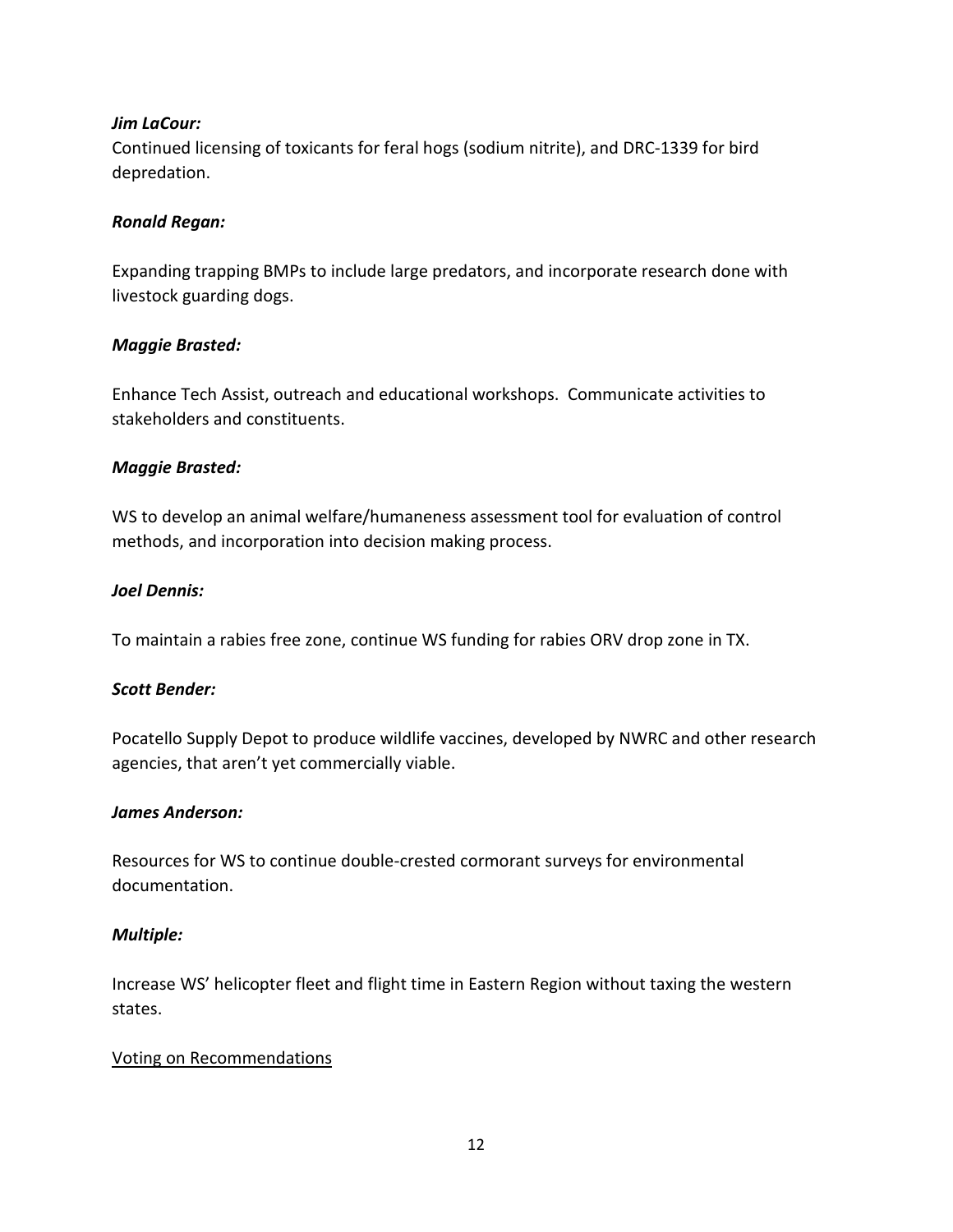Recommendations were finalized by the Committee for consideration by the Secretary. The Committee vote is shown as Y (yes), N (no), or A (abstain). Background information was provided by the Committee member submitting the recommendation. The acting chair (Scott Steckel or Scott Bender) during the call for vote will abstain except in case of a tie.

Reginal Herman departed from the committee proceedings at 12:15 PM, not proxied.

Howard Dew departed from the committee proceedings at 12:48 PM, proxied by vice chair Scott Bender.

# *2016 NWSAC Recommendations*

The Committee designated as the National Wildlife Services Advisory Committee (NWSAC) wishes to express our support and thanks to the staff and program administrators of USDA-Animal Plant Health Inspection Service-Wildlife Services. As stated in our charter, this Committee is to advise the Secretary of Agriculture on policies and programmatic issues necessary to manage damage caused by wildlife to protect America's agricultural, industrial and natural resources and to safeguard public health and safety.

Wildlife Services (WS) has achieved a longstanding record of success in providing critically needed resources to state and federal natural resource agencies, ranchers, foresters, private industry, state departments of health and agriculture, schools, universities, counties, local governments, Tribal nations, and a variety of conservation stakeholders. Currently, Wildlife Services is held in high regard as the most effective and efficient program in the federal government in the area of wildlife damage management.

Current estimates show wildlife damages throughout the nation to be in excess of \$12.8 billion dollars annually impacting natural resources, agriculture, private property, and public infrastructure. Feral Swine alone causes \$1.5 billion a year in damages including over \$800 million directly tied to agricultural losses.

This Committee reaffirms our commitment to support Wildlife Services in implementing their Strategic Plan (2013-2017) and provides the following recommendations for your consideration:

Approved:  $Y(15)$  N (0)  $A(0)$ 

# *Basic Tenets & Recommendations*

NWSAC recognizes the following basic tenets that guide the operations of the WS.

"The mission of WS is to provide Federal leadership and expertise to resolve wildlife conflicts to allow people and wildlife to coexist. WS conducts program delivery, research, and other activities through its Regional and State Offices, the National Wildlife Research Center (NWRC)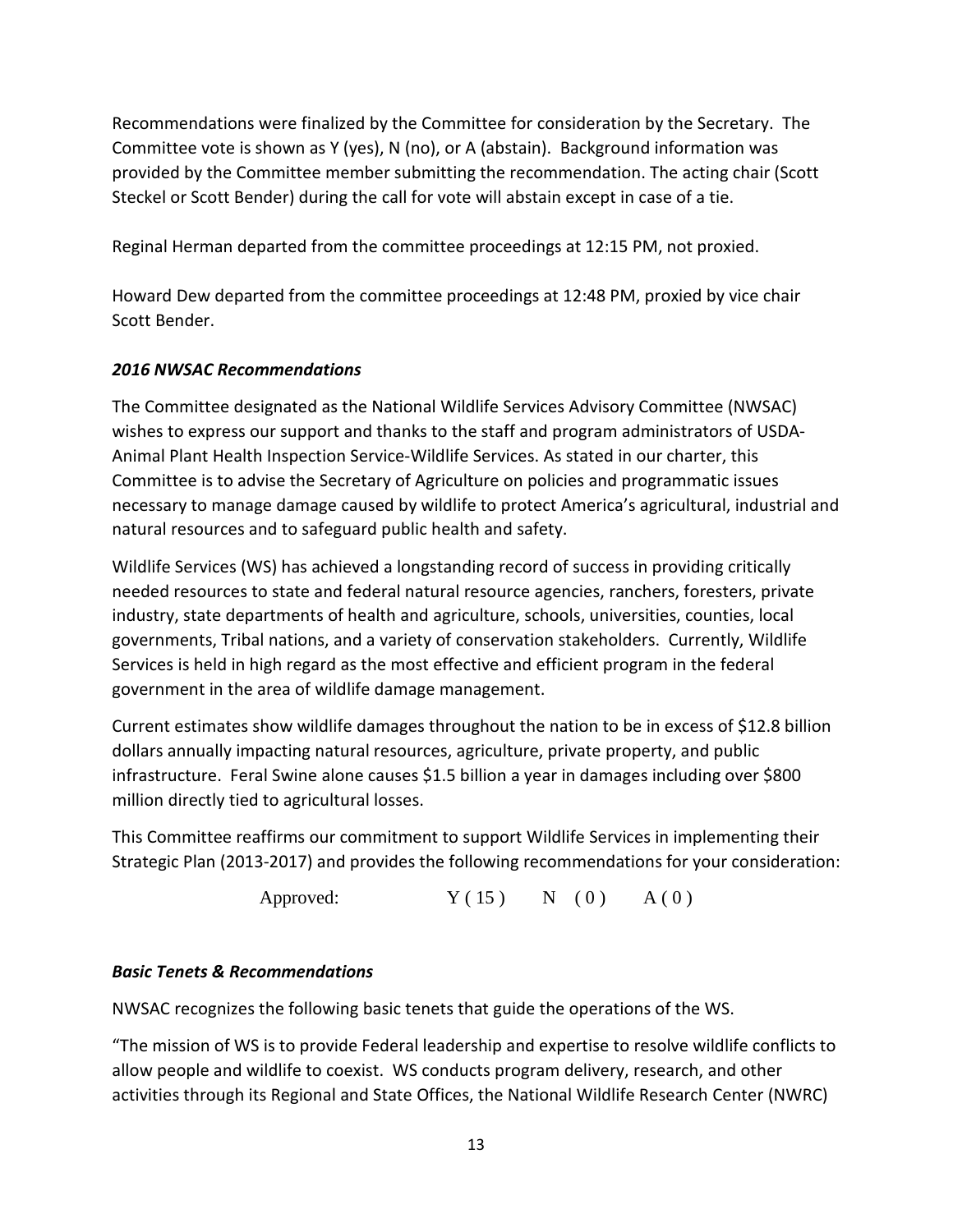and its Field Stations, as well as through its National Programs." [\(https://www.aphis.usda.gov/aphis/ourfocus/wildlifedamage,](https://www.aphis.usda.gov/aphis/ourfocus/wildlifedamage) accessed 4 Aug 2016)

In resolving wildlife conflicts, WS uses non-lethal and lethal methods. Depending on the objective, methods used by WS are targeted at removing individual animals and/or at reducing populations of species creating the conflict. In implementing these methods, NWSAC recommends that WS use the most efficient, effective, and humane methodology available.

Approved:  $Y(15)$  N (0)  $A(0)$ 

The following NWSAC recommendations to the Secretary of Agriculture are basic, ongoing recommendations for Wildlife Services Operations:

A. Offer operational support and assistance to State and Federal Fish and Wildlife management agencies, upon request. Such recommendations should take into account proven management techniques to achieve state-specific Fish and Wildlife management objectives.

Approved:  $Y(13)$  N (0) A(2)

B. Through partnering with state fish and wildlife agencies, recognize the critical role that regulated hunting plays in managing wildlife populations, thereby minimizing the need for Wildlife Services' intervention.

Approved:  $Y(13)$  N (2)  $A(0)$ 

C. In the upcoming annual budget, request cost-of-living adjustment (COLA) to ensure that ongoing operations can be implemented without being affected by budget reallocations to address new initiatives.

Approved:  $Y(15)$  N (0)  $A(0)$ 

D. Support Wildlife Services in partnering with the states, U.S. territories, U.S. Department of Interior, other federal agencies, Tribes, and non-governmental organizations in the national healthy wildlife concept addressed in the National Fish and Wildlife Health Initiative.

Approved:  $Y(15)$  N (0) A (0)

E. Continue to support and enhance the WS National Rabies Management Program, including maintaining the funding for the support of rabies control activities, emergency contingency outbreak responses, and applied research. Expedite WS-NWRC investigation, research and field trials of new oral rabies vaccines (ORV) and assist making these ORV options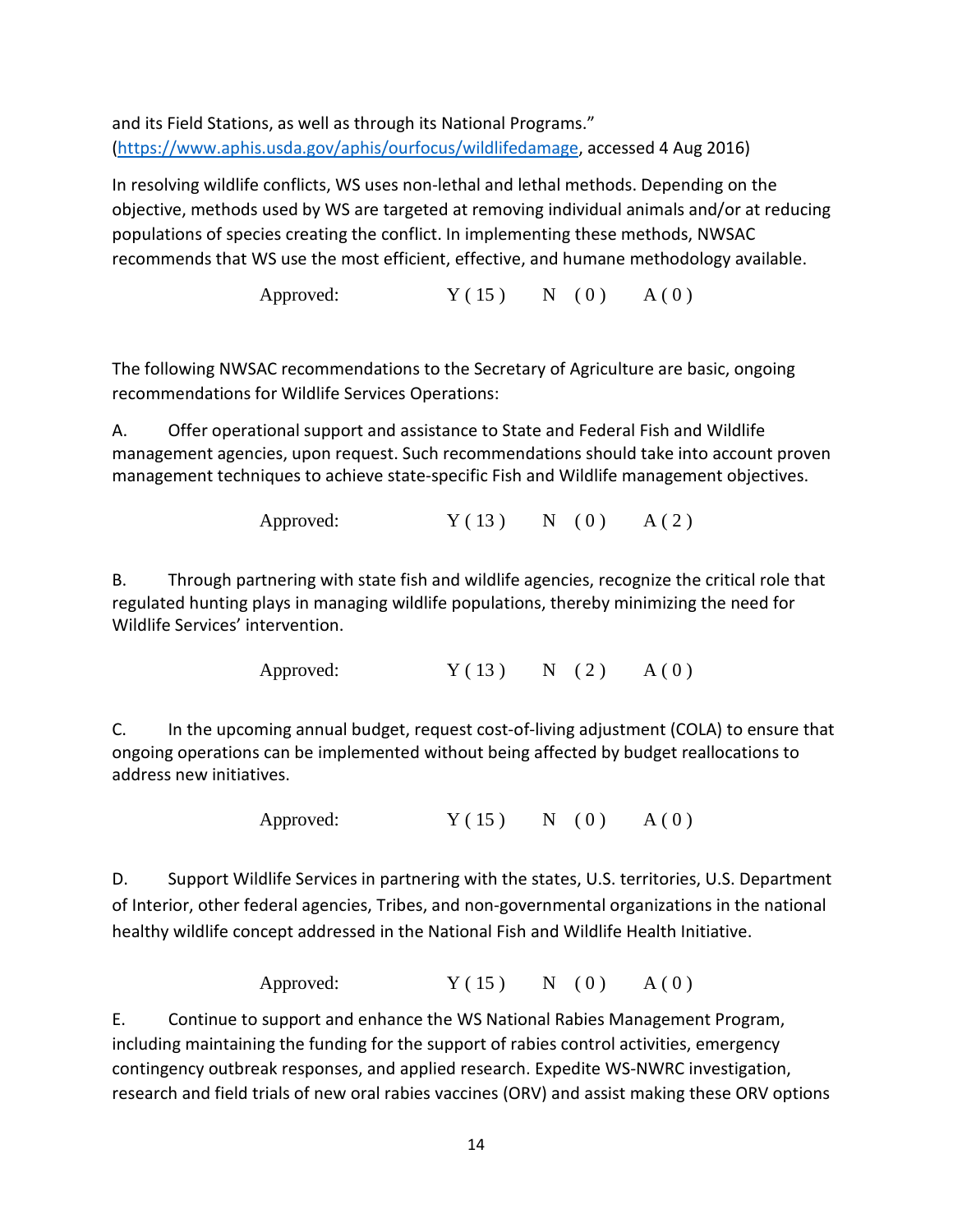available in a timely manner. Support the North American Rabies Management Plan and the U.S. National Plan for Wildlife Rabies Management. Develop a rabies program communication plan that will enhance rabies management in North America, moving towards the goal of control and elimination of terrestrial rabies.

Approved:  $Y(12)$  N (2) A(1)

F. At the request of the state agency of jurisdiction or cooperator, Wildlife Services will provide where necessary, control of predators negatively impacting forestry, livestock, game and non-game species and aquaculture facilities using the most effective techniques available including lethal and non-lethal methods.

Approved:  $Y(13)$  N (0) A (2)

G. Secure adequate and stable funding for WS activities pertinent to wildlife and zoonotic disease surveillance and management.

Approved:  $Y(14)$  N (0) A(1) H. Use all current lethal and non-lethal legal methods to control wildlife damage and to put no further restrictions on the use of aircraft.

Approved:  $Y(13)$  N (2)  $A(0)$ 

I. Support for feral swine control programs to be continued and when possible, increase efforts to further reduce problems associated with feral swine.

Approved:  $Y(13)$  N (2)  $A(0)$ 

J. Continue to enhance technical assistance emphasizing prevention of damage through a variety of outreach and educational tools including planned workshops for producers, governmental agencies, and other interested parties.

```
Approved: Y(14) N (0) A (1)
```
Adjourn for lunch at 1:00 PM.

Committee members returned from lunch and commenced voting on 2016 main recommendations at 2:20 PM.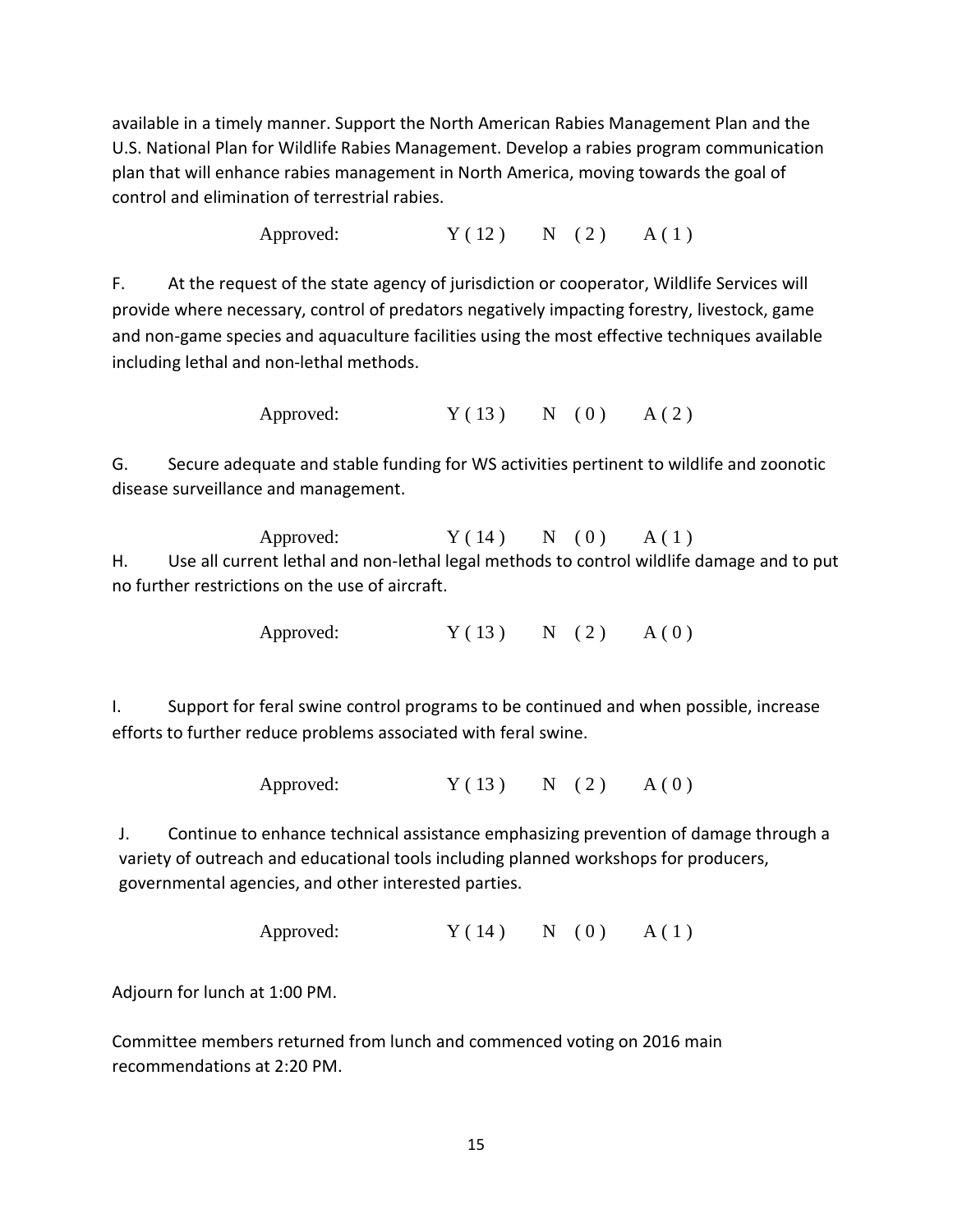#### *Main Recommendations*

The following ongoing and new recommendations are provided in addition to the above Basic Recommendations:

## **Recommendation #1:**

Continue and increase the use of all currently available technologies (e.g. tranquilizer tabs, electronic trap monitors including satellite communication technology, the use of drones), where possible, to improve the welfare of trapped animals in lethal or non-lethal control operations and to lower labor costs of the program.

Approved:  $Y(14)$  N (0) A(1)

### Background:

Technology is changing rapidly and with the advent of new devices and new communications methods should be tested and validated for operational use. This level of validation provides state lawmakers the comfort to include technology into their current laws involving nuisance wildlife for the public and private sectors. Examples of this are satellite communications for bear devices since standard cellular devices don't function well and cellular trap monitors with low or no monthly data fees.

**Recommendation # 2**: Continue the process of development and licensure of feral hog toxicants, in particular, sodium nitrite, and expedite the process where possible. Additionally, we recommend the continuation of other approved toxicant use where currently utilized, in particular DRC 1339, used for lethal control of black birds by intoxication to stop seed and crop depredation where necessary.

Approved:  $Y(12)$  N (2) A(1)

**Recommendation #3**: Work with the Association of Fish and Wildlife Agencies (AFWA) to encourage the development of science-based best management practices (BMP's) to address large predator conflicts (e.g., black bears, cougars, and grizzly bears) based on emerging guard dog research and management trials.

Approved:  $Y(14)$  N (0) A (1)

**Recommendation #4**: Communicate program activities proactively to constituents and stakeholders especially including non-traditional audiences in communities where Wildlife Services is providing services.

```
Approved: Y(14) N (0) A(1)
```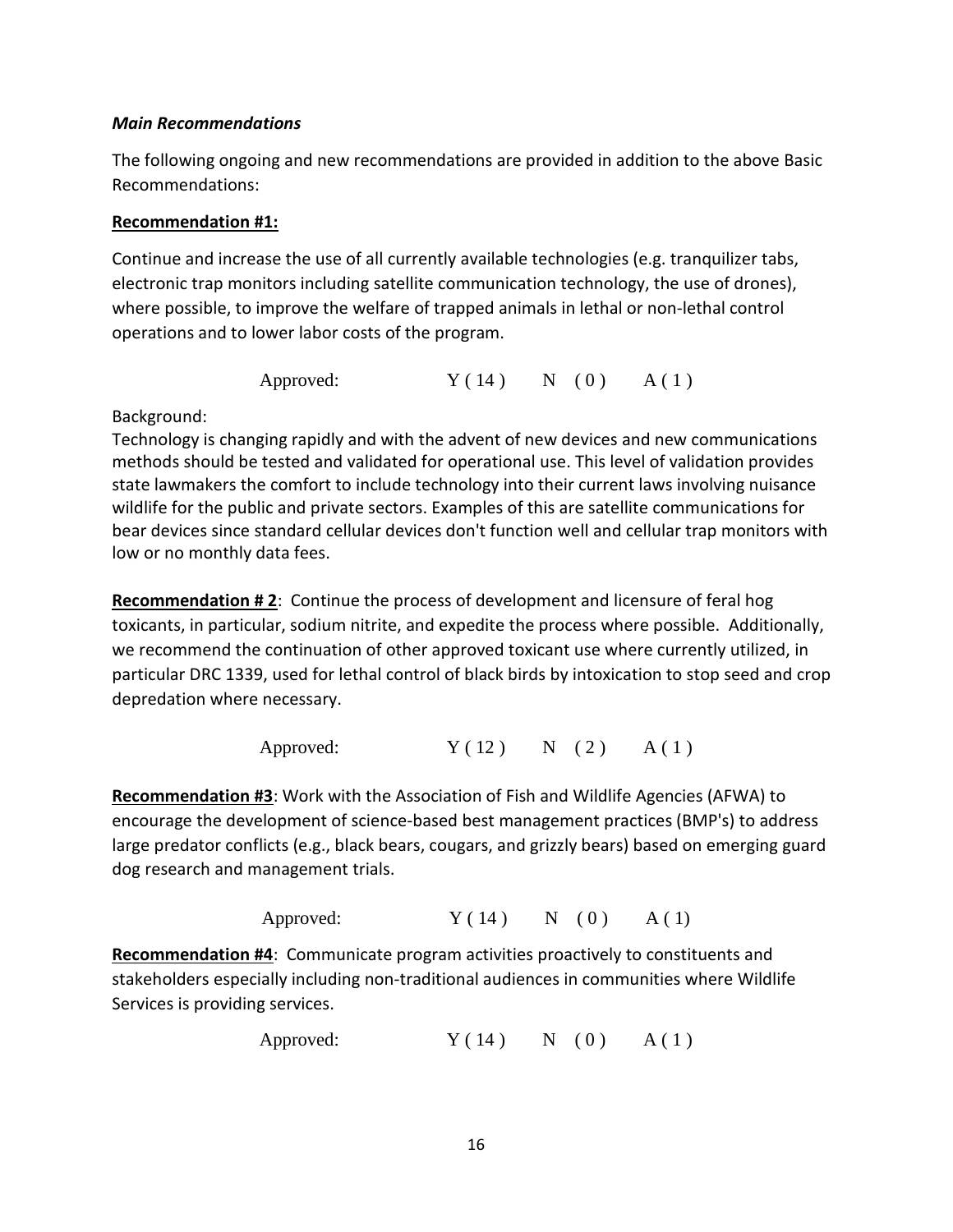Background: Information about WS programs and activities should be as widely available and assessable as possible to all interested parties but especially to the taxpayers who provide financial support of the program in communities where WS is providing services. This would assist local elected officials and managers by providing their constituents needed information about the program and inform public decisions about WS cooperative relationships. WS should incorporate traditional and new methods and avenues (i.e., social media, innovative technology) of communication to reach non-traditional constituents.

### **Recommendation #5**:

The NWSAC recommends to the Secretary of Agriculture the continued participation by the USDA in helping in the funding of the Rabies Bait Drop zone along the Texas-Mexico border at least at the current level in order to help prevent the re- introduction of coyote and grey fox rabies into the United States.

Approved:  $Y(9)$  N (3) A (3)

Background: The elimination of canine and Texas grey fox rabies from the United States are the only success in the battle against terrestrial rabies up to this point. Therefore, it is logical to maintain the protective corridor between the United States and Mexico without weakening the fight against terrestrial rabies.

**Recommendation # 6:** The NWSAC recommends the Secretary of Agriculture explore the development of USDA Wildlife Services Pocatello Supply Depot and other appropriate facilities as a resource for the production of vaccines, developed by NWRC, USGS and research partners, (such as GonaCon™, Oral Rabies vaccines, Oral Plague vaccines), that are valuable for disease and population management of feral and wildlife populations, that don't currently or will have no commercially viable economic production.

Approved:  $Y(13)$  N (0) A(2)

Background: There currently are very few options for the extraneous commercial production of vaccines and there has been a high degree of vaccine company consolidation in the past 5 years. This has the effect of limiting competition, increasing costs and requires any vaccine to be financially profitable for a company to produce it for sale. This has for the most part ended availability of "orphan vaccines" that have limited economic return. As an example, currently in development is the Oral Plague Vaccine (OPV) by the US Geologic Service (USGS) for about 12 years. It appears to address many of the present limitations seen with other treatment modalities, yet has limited economic return and has little current interest by commercial companies because of its limited application. While the USGS is currently producing the current Oral Plague vaccine for field trials, there is limited ability or space to scale up production to meet the growing demand for expanded field trials and eventual use. This is where the USDA Pocatello Supply Depot could bridge the gap with their facilities and within the scope of their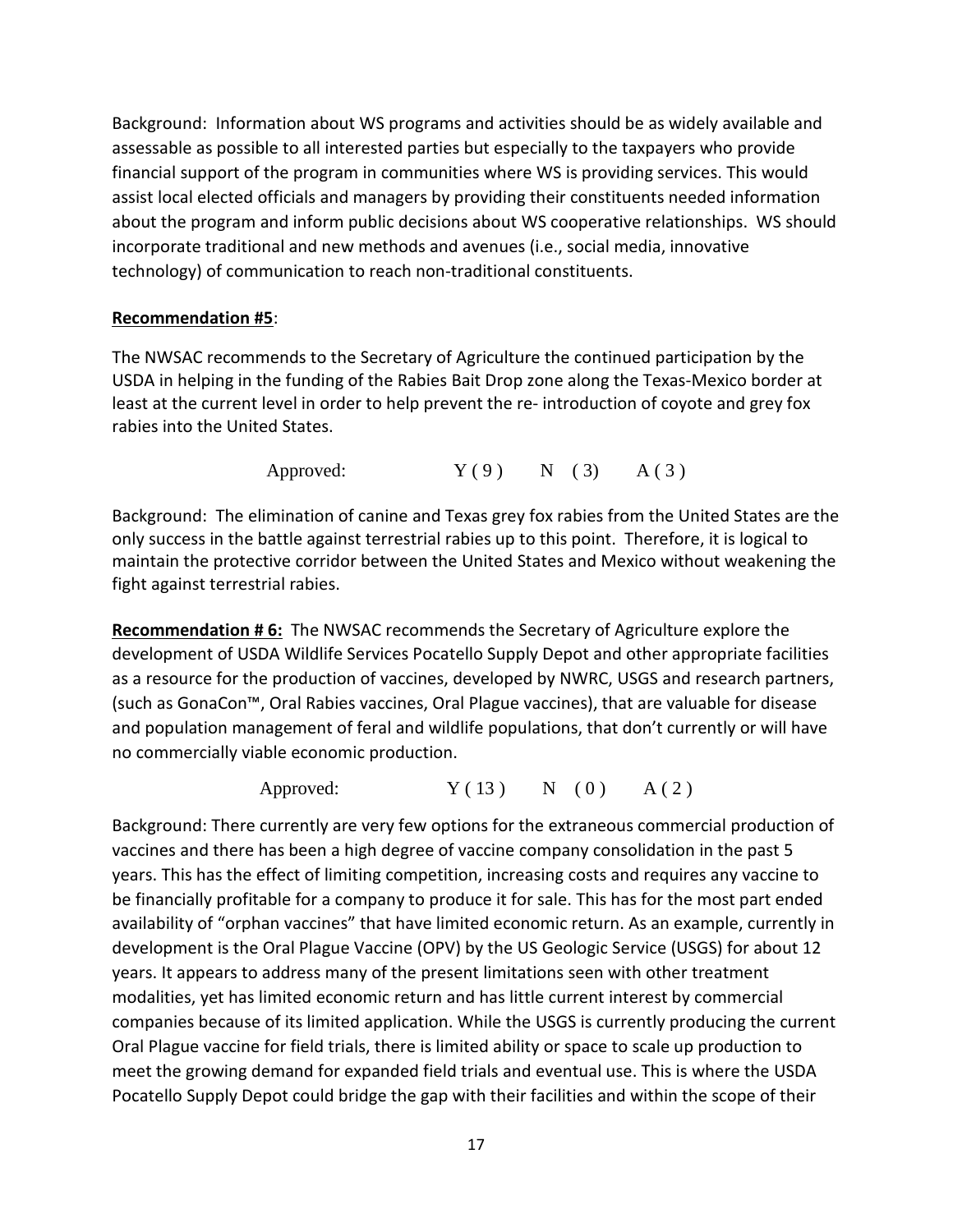mission, to scale up production of vaccines that are developed in the lab, to a point where they could become commercially viable thus also helping to make promising vaccines available in greater amounts, steady the supply and prevent shortages when commercial companies see limited use of "wildlife" vaccines as profitable.

**Recommendation # 7**: The NWSAC recommends that the Secretary of Agriculture provide the adequate resources for Wildlife Services in partnership with other wildlife agencies to conduct Double Crested Cormorant population surveys to aid in the environmental decision-making process needed to evaluate statewide depredation permits and depredation orders.

Approved:  $Y(12)$  N (2)  $A(1)$ 

# **Recommendation # 8**:

Increase the helicopter fleet or increase access to helicopter time via contract for increased aerial gunning and other activities in the eastern region, without reduction of the western region fleet, in order to help meet state fish and wildlife objectives.

Approved:  $Y(12)$  N (2)  $A(1)$ 

# **Additional NWSAC votes of the Committee:**

Vote called for the Chair and Vice Chair to again meet and present the committee's 2016 recommendations to the Under-Secretary's office (Ed Avalos)

Approved:  $Y ( 15 )$  N (0) A (0)

Vote called for adjournment of the 2016 NWSAC meeting:

Approved:  $Y(15)$  N (0)  $A(0)$